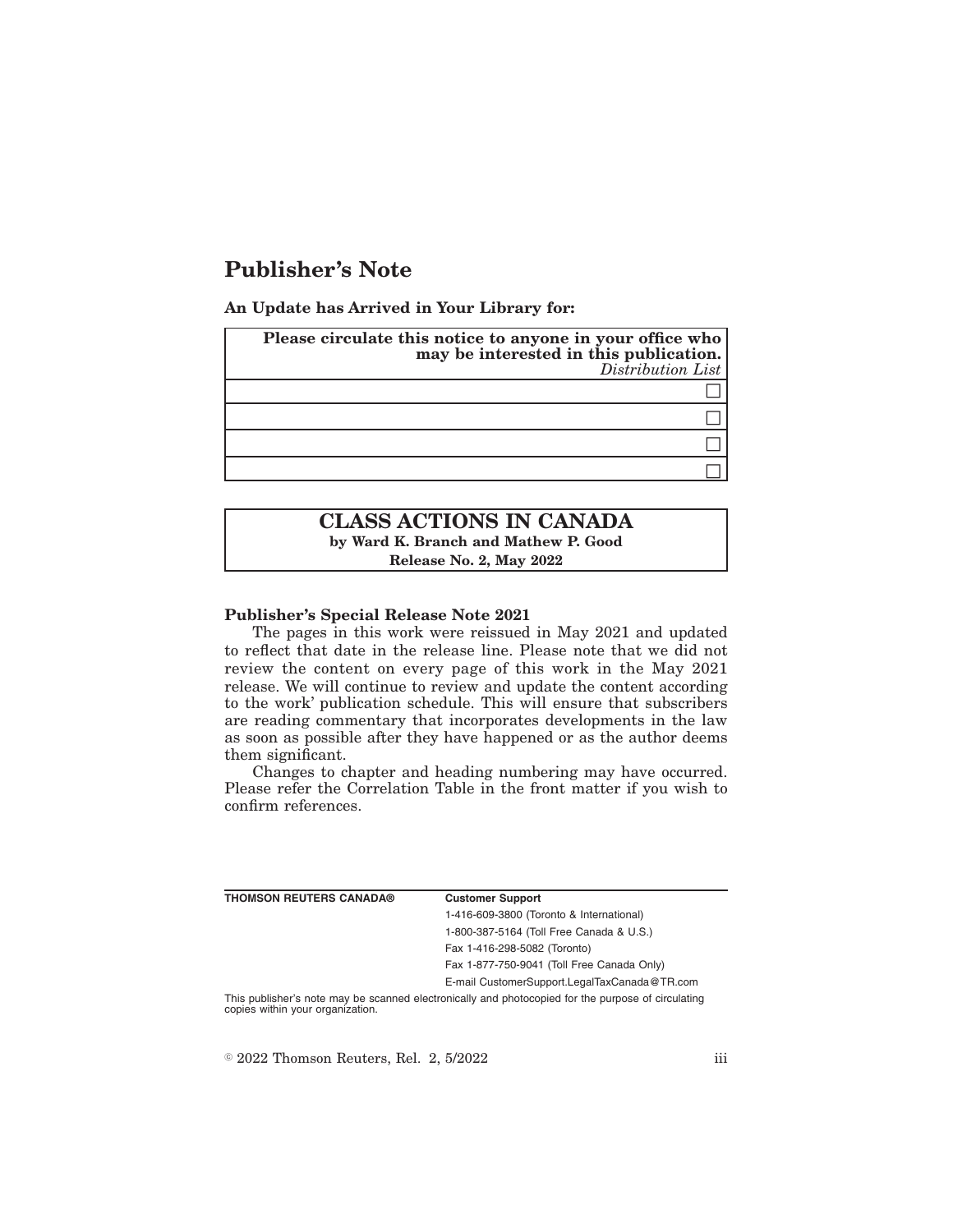This respected and comprehensive guide to bringing and defending class actions provides detailed analysis emphasizing the practical and tactical, as well as identifying pitfalls. This important work provides examples and direction through analysis of hundreds of class action cases litigated across Canada, as well as a comprehensive bibliography of class action articles. This well-organized, easy-to-read text features: practical direction and commentary, guidelines for drafting pleadings, guidance on the use of class actions in different legal areas such as: securities, environmental law and product liability, and case law analysis.

#### **What's New in this Update:**

This release includes updates to the following: Chapter 11 (Opting in and Opting Out); Chapter 12 (Jurisdictional Issues); Chapter 13 (Limitation Periods); Chapter 15 (Discovery After Certification); Chapter 16 (Other Procedural Issues); Chapter 17 (Settlement or Discontinuance); Chapter 20 (Costs); Chapter 23 (Statistics); Appendix D (Summary of Class Certification Decisions by Area of Law) and Appendix E (Chart of Approved Class Action Fee Percentages).

The following cases are of particular interest:

- E *Bergen v. WestJet Airlines Ltd.*, 2021 BCSC 12 at paras 102- 105. Existence of a potentially overlapping proceeding in Saskatchewan discounted because it was not posted on CBA database and appeared to deal with different subject matter at its core.
- E *Piett v. Global Learning Group Inc*, [2021] SJ No 396, 2021 SKQB 232 at para. 98. The certification judge is under an ''independent obligation'' to consider the question of preferability vis-à-vis any other existing multi-jurisdictional class action on the same subject.
- E *Jiang v. Peoples Trust Co*, [2021] BCJ No 2423, 2021 BCSC 2193. Plaintiff's request for production of additional documents was granted. The defendants acknowledged that the demanded documents existed, although they disputed their usefulness and said the work and cost of producing them were contrary to the principles of proportionality.

### **ProView Developments**

Your ProView edition of this product now has a new, modified layout:

- The opening page is now the title page of the book as you would see in the print work
- As with the print product, the front matter is in a different order than previously displayed
- The Table of Cases, Table of Statutes and Index are now in PDF with no searching and linking